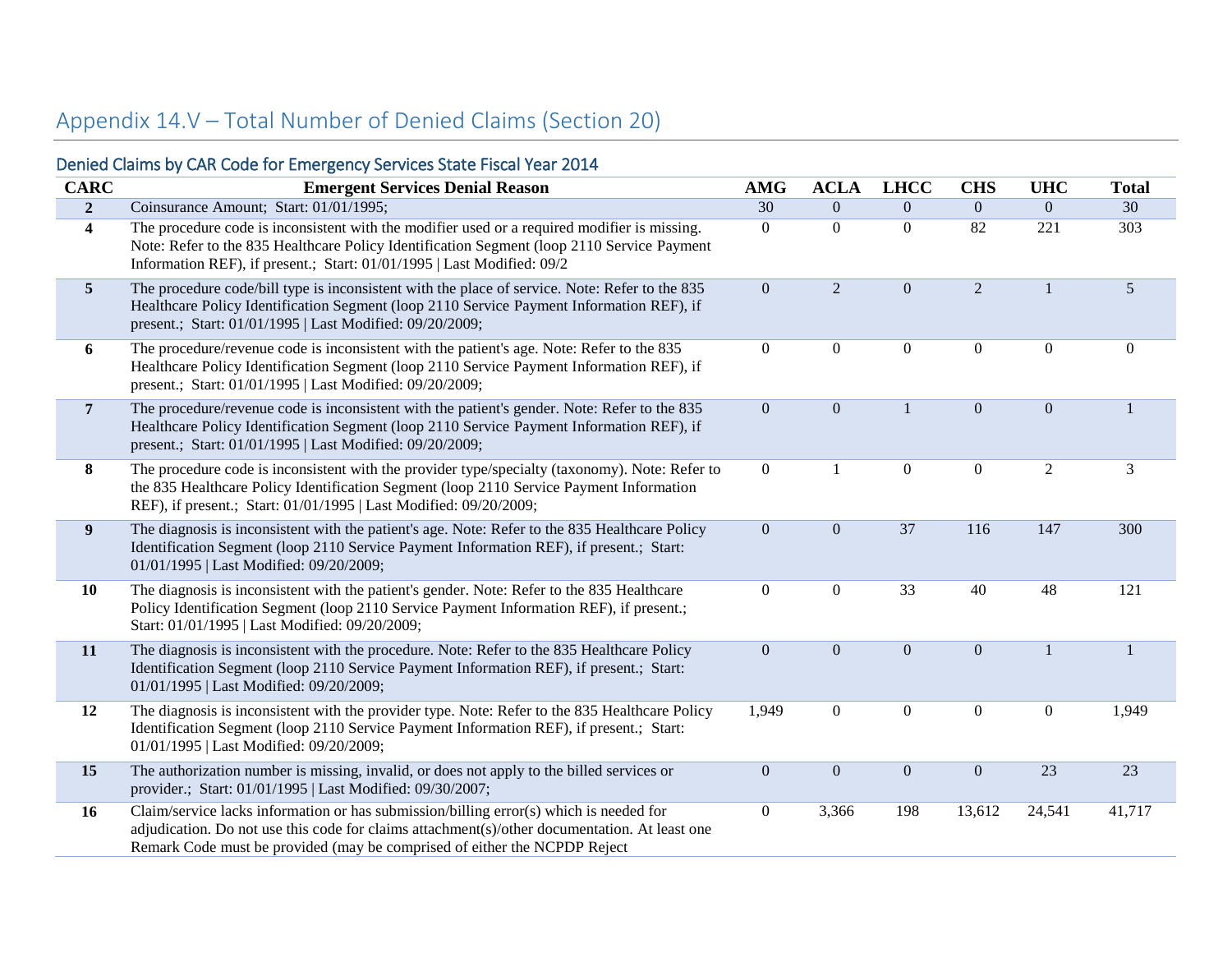| <b>CARC</b> | <b>Emergent Services Denial Reason</b>                                                                                                                                                                                                                                | <b>AMG</b>       | <b>ACLA</b>      | <b>LHCC</b>      | <b>CHS</b>       | <b>UHC</b>       | <b>Total</b>     |
|-------------|-----------------------------------------------------------------------------------------------------------------------------------------------------------------------------------------------------------------------------------------------------------------------|------------------|------------------|------------------|------------------|------------------|------------------|
| 18          | Exact duplicate claim/service (Use only with Group Code OA except where state workers'                                                                                                                                                                                | $\overline{0}$   | 5,508            | 6,592            | 10,303           | $\overline{0}$   | 22,403           |
|             | compensation regulations requires CO); Start: 01/01/1995   Last Modified: 06/02/2013;                                                                                                                                                                                 |                  |                  |                  |                  |                  |                  |
| 22          | This care may be covered by another payer per coordination of benefits.; Start: 01/01/1995  <br>Last Modified: 09/30/2007;                                                                                                                                            | $\boldsymbol{0}$ | 36               | 29               | 20               | 4,583            | 4,668            |
| 23          | The impact of prior payer(s) adjudication including payments and/or adjustments. (Use only<br>with Group Code OA); Start: 01/01/1995   Last Modified: 09/30/2012;                                                                                                     | 211              | 2,228            | $\overline{2}$   | 374              | $\boldsymbol{0}$ | 2,815            |
| 24          | Charges are covered under a capitation agreement/managed care plan.; Start: 01/01/1995  <br>Last Modified: 09/30/2007;                                                                                                                                                | $\mathbf{0}$     | $\overline{0}$   | $\boldsymbol{0}$ | 2,210            | 13,798           | 16,008           |
| 26          | Expenses incurred prior to coverage.; Start: 01/01/1995;                                                                                                                                                                                                              | $\boldsymbol{0}$ | 1,352            | 11               | $\boldsymbol{0}$ | $\boldsymbol{0}$ | 538              |
| 27          | Expenses incurred after coverage terminated.; Start: 01/01/1995;                                                                                                                                                                                                      | $\boldsymbol{0}$ | 5,637            | $\overline{0}$   | 27               | 113              | 5,777            |
| 29          | The time limit for filing has expired.; Start: 01/01/1995;                                                                                                                                                                                                            | $\boldsymbol{0}$ | 1,098            | 1,621            | 71               | 2,608            | 5,398            |
| 31          | Patient cannot be identified as our insured.; Start: 01/01/1995   Last Modified: 09/30/2007;                                                                                                                                                                          | $\boldsymbol{0}$ | $\boldsymbol{0}$ | $\boldsymbol{0}$ | 14               | 0                | 14               |
| 38          | Now 242 and 243. Services not authorized / provided by network/primary care providers<br>before 6/2/2013                                                                                                                                                              | $\mathbf{0}$     | $\boldsymbol{0}$ | $\boldsymbol{0}$ | $\overline{12}$  | $\boldsymbol{0}$ | 12               |
| 45          | Charge exceeds fee schedule/maximum allowable or contracted/legislated fee arrangement.<br>(Use only with Group Codes PR or CO depending upon liability) This change effective<br>11/1/2015: Charge exceeds fee schedule/maximum allowable or contracted/legislated f | $\mathbf{0}$     | 200              | 464              | 127              | $\boldsymbol{0}$ | 791              |
| 50          | These are non-covered services because this is not deemed a 'medical necessity' by the payer.<br>Note: Refer to the 835 Healthcare Policy Identification Segment (loop 2110 Service Payment<br>Information REF), if present.; Start: 01/01/1995   Last Modified: 09/  | $\mathbf{0}$     | $\mathbf{0}$     | $\boldsymbol{0}$ | 12               | 12               | 24               |
| 59          | Processed based on multiple or concurrent procedure rules. (For example multiple surgery or<br>diagnostic imaging, concurrent anesthesia.) Note: Refer to the 835 Healthcare Policy<br>Identification Segment (loop 2110 Service Payment Information REF), if present | $\boldsymbol{0}$ | $\mathbf{0}$     | $\boldsymbol{0}$ | 649              | $\boldsymbol{0}$ | 649              |
| 60          | Charges for outpatient services are not covered when performed within a period of time prior<br>to or after inpatient services.; Start: 01/01/1995   Last Modified: 06/01/2008;                                                                                       | $\boldsymbol{0}$ | $\mathbf{1}$     | $\boldsymbol{0}$ | $\overline{4}$   | $\overline{2}$   | $\boldsymbol{7}$ |
| 91          | Dispensing fee adjustment.; Start: 01/01/1995;                                                                                                                                                                                                                        | 2,131            | $\overline{0}$   | $\boldsymbol{0}$ | $\overline{0}$   | $\boldsymbol{0}$ | 2,131            |
| 94          | Processed in Excess of charges.; Start: 01/01/1995;                                                                                                                                                                                                                   | $\overline{0}$   | $\overline{4}$   | $\boldsymbol{0}$ | $\boldsymbol{0}$ | $\overline{0}$   | $\overline{4}$   |
| 96          | Non-covered charge(s). At least one Remark Code must be provided (may be comprised of<br>either the NCPDP Reject Reason Code, or Remittance Advice Remark Code that is not an<br>ALERT.) Note: Refer to the 835 Healthcare Policy Identification Segment (loop 2110 S | $\boldsymbol{0}$ | 43               | 255              | 624              | 6,837            | 7,759            |
| 97          | The benefit for this service is included in the payment/allowance for another service/procedure<br>that has already been adjudicated. Note: Refer to the 835 Healthcare Policy Identification<br>Segment (loop 2110 Service Payment Information REF), if present.; S  | $\boldsymbol{0}$ | 2,487            | $\boldsymbol{0}$ | 5,299            | 415              | 8,201            |
| 106         | Patient payment option/election not in effect.; Start: 01/01/1995;                                                                                                                                                                                                    | 176              | $\overline{0}$   | $\overline{0}$   | $\boldsymbol{0}$ | $\boldsymbol{0}$ | 176              |
| 109         | Claim/service not covered by this payer/contractor. You must send the claim/service to the<br>correct payer/contractor.; Start: 01/01/1995   Last Modified: 01/29/2012;                                                                                               | $\boldsymbol{0}$ | $\mathbf{1}$     | 2,711            | 2,955            | $\mathbf{0}$     | 5,667            |
| 112         | Service not furnished directly to the patient and/or not documented.; Start: 01/01/1995   Last<br>Modified: 09/30/2007;                                                                                                                                               | $\overline{0}$   | 114              | $\boldsymbol{0}$ | $\boldsymbol{0}$ | $\boldsymbol{0}$ | 114              |
| 114         | Procedure/product not approved by the Food and Drug Administration.; Start: 01/01/1995;                                                                                                                                                                               | $\mathbf{1}$     | $\mathbf{0}$     | $\boldsymbol{0}$ | $\boldsymbol{0}$ | $\boldsymbol{0}$ | $\mathbf{1}$     |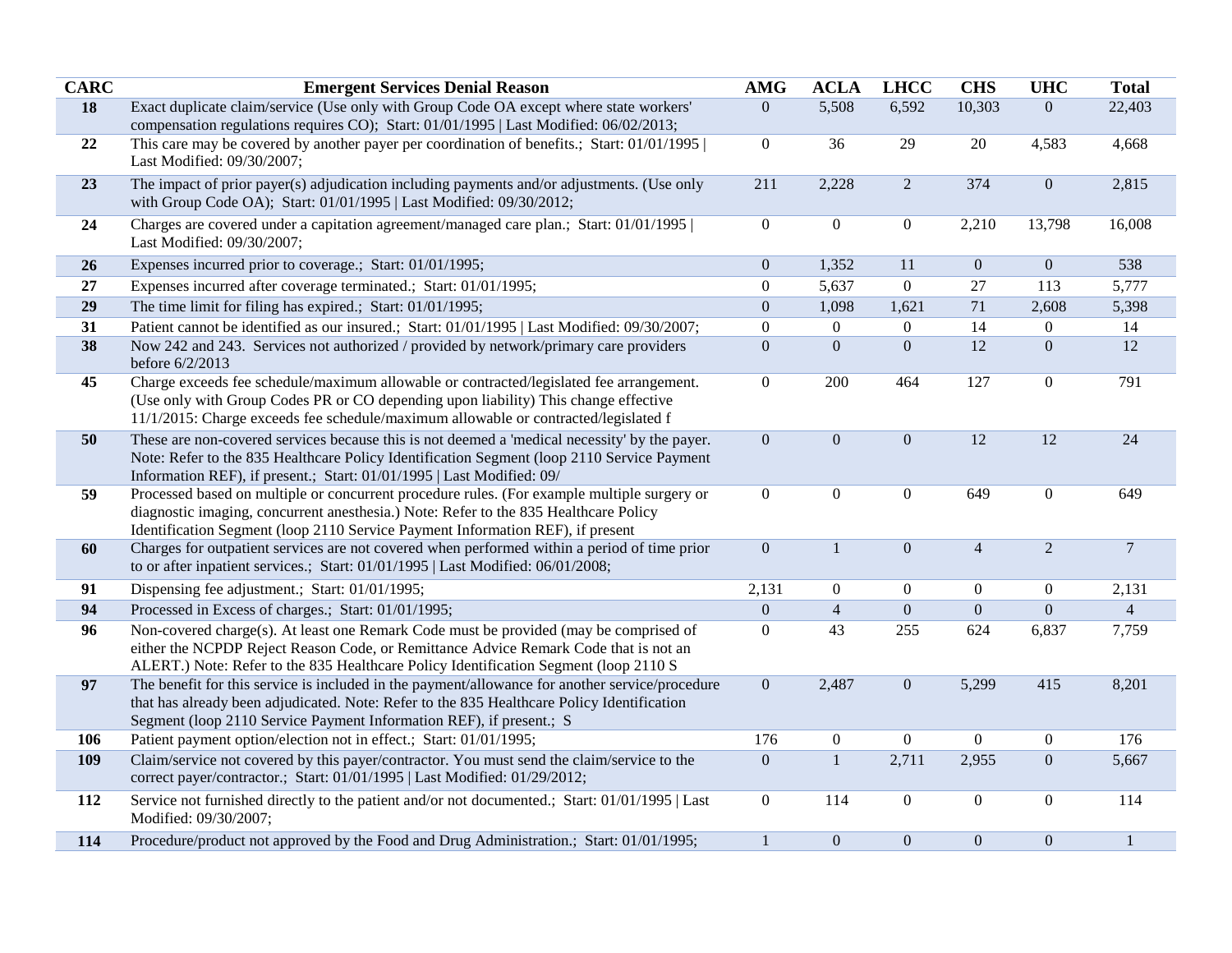| <b>CARC</b> | <b>Emergent Services Denial Reason</b>                                                                                                                                                                                                                                | <b>AMG</b>       | <b>ACLA</b>      | <b>LHCC</b>      | <b>CHS</b>       | <b>UHC</b>       | <b>Total</b>    |
|-------------|-----------------------------------------------------------------------------------------------------------------------------------------------------------------------------------------------------------------------------------------------------------------------|------------------|------------------|------------------|------------------|------------------|-----------------|
| 117         | Transportation is only covered to the closest facility that can provide the necessary care.;<br>Start: 01/01/1995   Last Modified: 09/30/2007;                                                                                                                        | 6,408            | $\Omega$         | $\Omega$         | $\Omega$         | $\theta$         | 6,408           |
| 119         | Benefit maximum for this time period or occurrence has been reached.; Start: 01/01/1995  <br>Last Modified: 02/29/2004;                                                                                                                                               | $\boldsymbol{0}$ | $\mathbf{0}$     | 274              | 93               | 241              | 608             |
| 125         | Submission/billing error(s). At least one Remark Code must be provided (may be comprised<br>of either the NCPDP Reject Reason Code, or Remittance Advice Remark Code that is not an<br>ALERT.)                                                                        | $\boldsymbol{0}$ | 478              | $\boldsymbol{0}$ | 50               | $\boldsymbol{0}$ | 528             |
| 129         | Prior processing information appears incorrect. At least one Remark Code must be provided<br>(may be comprised of either the NCPDP Reject Reason Code, or Remittance Advice Remark<br>Code that is not an ALERT.); Start: 02/28/1997   Last Modified: 01/30/2011;     | $\boldsymbol{0}$ | 28               | $\boldsymbol{0}$ | $\boldsymbol{0}$ | $\boldsymbol{0}$ | 28              |
| 131         | Claim specific negotiated discount.; Start: 02/28/1997;                                                                                                                                                                                                               | $\boldsymbol{0}$ | 383              | $\boldsymbol{0}$ | $\boldsymbol{0}$ | $\boldsymbol{0}$ | 383             |
| 133         | The disposition of this service line is pending further review. (Use only with Group Code<br>OA). Note: Use of this code requires a reversal and correction when the service line is<br>finalized (use only in Loop 2110 CAS segment of the 835 or Loop 2430 of the 8 | $\boldsymbol{0}$ | $\mathbf{1}$     | $\boldsymbol{0}$ | $\boldsymbol{0}$ | 4,946            | 4,947           |
| 140         | Patient/Insured health identification number and name do not match.; Start: 06/30/1999;                                                                                                                                                                               | 13               | $\boldsymbol{0}$ | $\boldsymbol{0}$ | 1,732            | $\overline{4}$   | 1,749           |
| 146         | Diagnosis was invalid for the date(s) of service reported.; Start: 06/30/2002   Last Modified:<br>09/30/2007;                                                                                                                                                         | $\mathbf{0}$     | $\overline{32}$  | $\mathbf{0}$     | $\overline{0}$   | $\overline{0}$   | 32              |
| 148         | Information from another provider was not provided or was insufficient/incomplete. At least<br>one Remark Code must be provided (may be comprised of either the NCPDP Reject Reason<br>Code, or Remittance Advice Remark Code that is not an ALERT.); Start: 06/30/2  | $\boldsymbol{0}$ | 186              | $\boldsymbol{0}$ | $\boldsymbol{0}$ | $\boldsymbol{0}$ | 186             |
| 150         | Payer deems the information submitted does not support this level of service.; Start:<br>10/31/2002   Last Modified: 09/30/2007;                                                                                                                                      | $\boldsymbol{0}$ | $\mathbf{0}$     | 872              | $\boldsymbol{0}$ | $\overline{0}$   | 872             |
| 151         | Payment adjusted because the payer deems the information submitted does not support this<br>many/frequency of services.; Start: 10/31/2002   Last Modified: 01/27/2008;                                                                                               | $\mathfrak{Z}$   | $8\,$            | $\boldsymbol{0}$ | $\boldsymbol{0}$ | $\overline{0}$   | $\overline{11}$ |
| 153         | Payer deems the information submitted does not support this dosage.; Start: 10/31/2002   Last<br>Modified: 09/30/2007;                                                                                                                                                | $\boldsymbol{9}$ | $\mathbf{0}$     | $\boldsymbol{0}$ | $\boldsymbol{0}$ | $\boldsymbol{0}$ | 9               |
| 167         | This (these) diagnosis(es) is (are) not covered. Note: Refer to the 835 Healthcare Policy<br>Identification Segment (loop 2110 Service Payment Information REF), if present.; Start:<br>06/30/2005   Last Modified: 09/20/2009;                                       | $\boldsymbol{0}$ | $\boldsymbol{0}$ | $\boldsymbol{0}$ | 869              | $\boldsymbol{0}$ | 869             |
| 168         | Service(s) have been considered under the patient's medical plan. Benefits are not available<br>under this dental plan.; Start: 06/30/2005   Last Modified: 09/30/2007;                                                                                               | $\, 8$           | $\boldsymbol{0}$ | $\boldsymbol{0}$ | $\boldsymbol{0}$ | $\overline{0}$   | $\, 8$          |
| 169         | Alternate benefit has been provided.; Start: 06/30/2005   Last Modified: 09/30/2007;                                                                                                                                                                                  | $\boldsymbol{0}$ | 3                | $\boldsymbol{0}$ | $\mathbf{0}$     | $\overline{0}$   | 3               |
| 170         | Payment is denied when performed/billed by this type of provider. Note: Refer to the 835<br>Healthcare Policy Identification Segment (loop 2110 Service Payment Information REF), if<br>present.; Start: 06/30/2005   Last Modified: 09/20/2009;                      | $\overline{0}$   | $\overline{0}$   | $\overline{0}$   | 1,215            | 990              | 2,205           |
| 176         | Prescription is not current.; Start: 06/30/2005   Last Modified: 09/30/2007;                                                                                                                                                                                          | 78               | $\overline{0}$   | $\boldsymbol{0}$ | $\mathbf{0}$     | $\overline{0}$   | 78              |
| 181         | Procedure code was invalid on the date of service.; Start: 06/30/2005   Last Modified:<br>09/30/2007;                                                                                                                                                                 | $\overline{52}$  | 25               | $\overline{0}$   | $\overline{0}$   | $\boldsymbol{0}$ | 77              |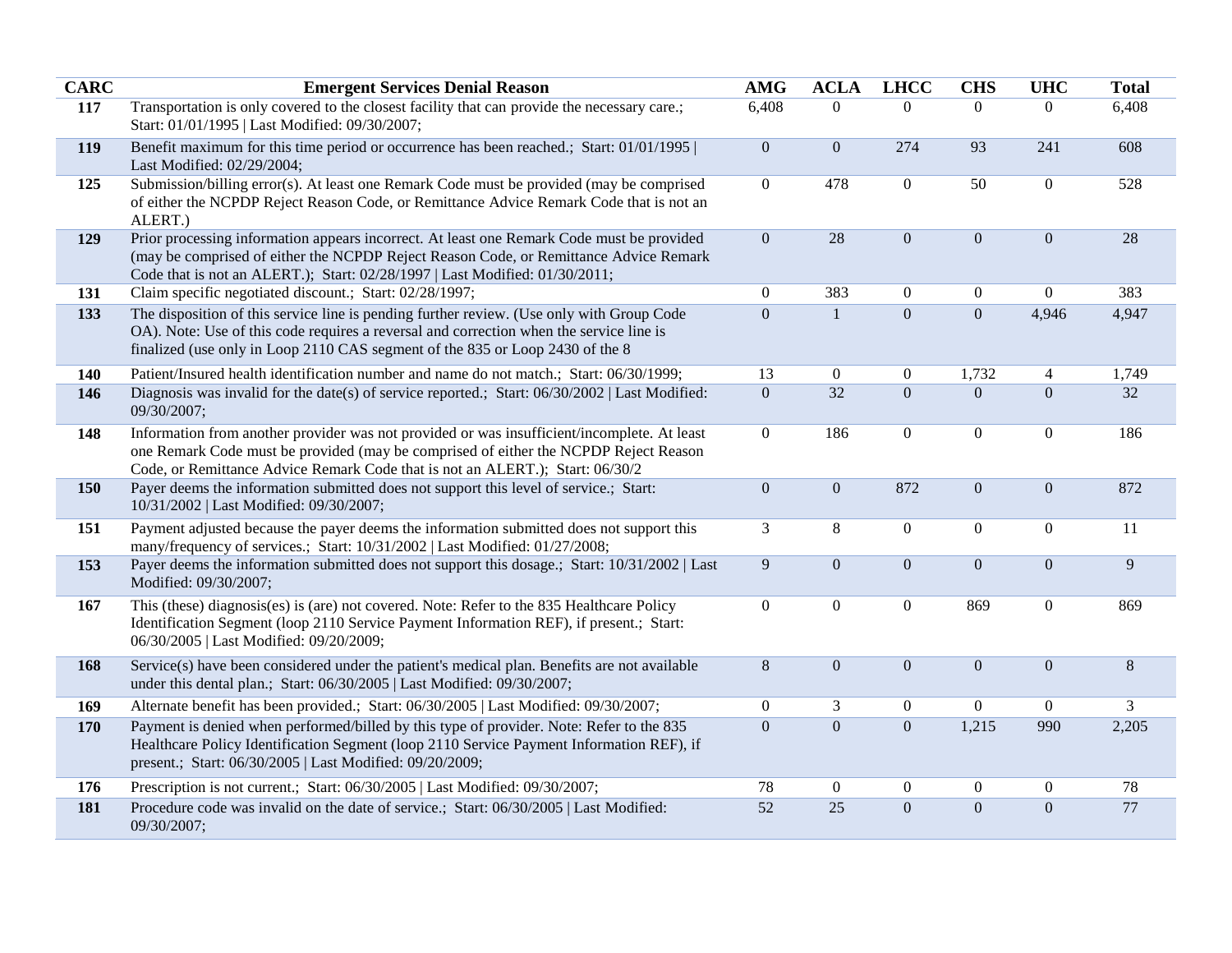| <b>CARC</b> | <b>Emergent Services Denial Reason</b>                                                                                                                                                                                                                                    | <b>AMG</b>       | <b>ACLA</b>      | <b>LHCC</b>      | <b>CHS</b>       | <b>UHC</b>       | <b>Total</b>    |
|-------------|---------------------------------------------------------------------------------------------------------------------------------------------------------------------------------------------------------------------------------------------------------------------------|------------------|------------------|------------------|------------------|------------------|-----------------|
| 182         | Procedure modifier was invalid on the date of service.; Start: 06/30/2005   Last Modified:<br>09/30/2007;                                                                                                                                                                 | $\Omega$         | 9                | $\Omega$         | $\overline{0}$   | $\Omega$         | 9               |
| 183         | The referring provider is not eligible to refer the service billed. Note: Refer to the 835<br>Healthcare Policy Identification Segment (loop 2110 Service Payment Information REF), if<br>present.; Start: 06/30/2005   Last Modified: 09/20/2009;                        | $\mathbf{1}$     | $\overline{0}$   | $\boldsymbol{0}$ | $\boldsymbol{0}$ | $\boldsymbol{0}$ | $\mathbf{1}$    |
| 197         | Precertification/authorization/notification absent.; Start: 10/31/2006   Last Modified:<br>09/30/2007;                                                                                                                                                                    | $\boldsymbol{0}$ | $\overline{0}$   | 20               | $\boldsymbol{0}$ | $\mathbf{1}$     | 21              |
| 198         | Precertification/authorization exceeded.; Start: 10/31/2006   Last Modified: 09/30/2007;                                                                                                                                                                                  | $\boldsymbol{0}$ | $\boldsymbol{0}$ | $\boldsymbol{0}$ | $\boldsymbol{0}$ | $\boldsymbol{0}$ | $\overline{0}$  |
| 199         | Revenue code and Procedure code do not match.; Start: 10/31/2006;                                                                                                                                                                                                         | $\boldsymbol{0}$ | $\boldsymbol{0}$ | $\boldsymbol{0}$ | $\sqrt{2}$       | 28               | 30              |
| 200         | Expenses incurred during lapse in coverage; Start: 10/31/2006;                                                                                                                                                                                                            | 102              | $\overline{3}$   | $\boldsymbol{0}$ | $\boldsymbol{0}$ | $\boldsymbol{0}$ | 105             |
| 201         | Patient is responsible for amount of this claim/service through 'set aside arrangement' or other<br>agreement. (Use only with Group Code PR) At least one Remark Code must be provided (may<br>be comprised of either the NCPDP Reject Reason Code, or Remittance         | 130              | $\boldsymbol{0}$ | $\mathbf{0}$     | $\mathbf{0}$     | $\boldsymbol{0}$ | 130             |
| 202         | Non-covered personal comfort or convenience services.; Start: 02/28/2007   Last Modified:<br>09/30/2007;                                                                                                                                                                  | 5,128            | $\overline{0}$   | $\boldsymbol{0}$ | $\boldsymbol{0}$ | $\boldsymbol{0}$ | 5,128           |
| 206         | National Provider Identifier - missing.; Start: 07/09/2007   Last Modified: 09/30/2007;                                                                                                                                                                                   | 341              | $\overline{0}$   | $\boldsymbol{0}$ | $\boldsymbol{0}$ | $\boldsymbol{0}$ | 341             |
| 208         | National Provider Identifier - Not matched.; Start: 07/09/2007   Last Modified: 09/30/2007;                                                                                                                                                                               | $\mathbf{0}$     | $\boldsymbol{0}$ | $\mathbf{1}$     | $\boldsymbol{0}$ | $\boldsymbol{0}$ | $\mathbf{1}$    |
| 227         | Information requested from the patient/insured/responsible party was not provided or was<br>insufficient/incomplete. At least one Remark Code must be provided (may be comprised of<br>either the NCPDP Reject Reason Code, or Remittance Advice Remark Code that is      | 1,079            | $\boldsymbol{0}$ | $\boldsymbol{0}$ | $\boldsymbol{0}$ | $\boldsymbol{0}$ | 1,079           |
| 231         | Mutually exclusive procedures cannot be done in the same day/setting. Note: Refer to the 835<br>Healthcare Policy Identification Segment (loop 2110 Service Payment Information REF), if<br>present.; Start: 07/01/2009   Last Modified: 09/20/2009;                      | $\boldsymbol{0}$ | $\boldsymbol{0}$ | $\boldsymbol{0}$ | 354              | 123              | 477             |
| 234         | This procedure is not paid separately. At least one Remark Code must be provided (may be<br>comprised of either the NCPDP Reject Reason Code, or Remittance Advice Remark Code that<br>is not an ALERT.); Start: 01/24/2010;                                              | $\boldsymbol{0}$ | $\boldsymbol{0}$ | 40               | $\boldsymbol{0}$ | $\boldsymbol{0}$ | 40              |
| 236         | This procedure or procedure/modifier combination is not compatible with another procedure<br>or procedure/modifier combination provided on the same day according to the National<br>Correct Coding Initiative or workers compensation state regulations/ fee schedule    | $\overline{23}$  | 833              | $\mathbf{0}$     | $\boldsymbol{0}$ | $\boldsymbol{0}$ | 856             |
| 239         | Claim spans eligible and ineligible periods of coverage. Rebill separate claims.; Start:<br>03/01/2012   Last Modified: 01/29/2012;                                                                                                                                       | 2,462            | $\boldsymbol{0}$ | $\boldsymbol{0}$ | $\boldsymbol{0}$ | $\boldsymbol{0}$ | 2,462           |
| 241         | Low Income Subsidy (LIS) Co-payment Amount; Start: 06/03/2012;                                                                                                                                                                                                            | 344              | $\boldsymbol{0}$ | $\boldsymbol{0}$ | $\boldsymbol{0}$ | $\boldsymbol{0}$ | 344             |
| 243         | Services not authorized by network/primary care providers.; Start: 06/03/2012   Last<br>Modified: 06/02/2013; Notes: This code replaces deactivated code 38                                                                                                               | $\overline{0}$   | $\Omega$         | $\overline{0}$   | $\boldsymbol{0}$ | 56               | 56              |
| 251         | The attachment/other documentation that was received was incomplete or deficient. The<br>necessary information is still needed to process the claim. At least one Remark Code must be<br>provided (may be comprised of either the NCPDP Reject Reason Code, or Remittance | $\boldsymbol{0}$ | $\boldsymbol{0}$ | $\boldsymbol{0}$ | $\boldsymbol{0}$ | $\overline{4}$   | $\overline{4}$  |
| 252         | An attachment/other documentation is required to adjudicate this claim/service. At least one<br>Remark Code must be provided (may be comprised of either the NCPDP Reject Reason Code,<br>or Remittance Advice Remark Code that is not an ALERT).; Start: 09/30/2012      | $\mathbf{0}$     | $\overline{0}$   | $\boldsymbol{0}$ | $\sqrt{2}$       | 10               | $\overline{12}$ |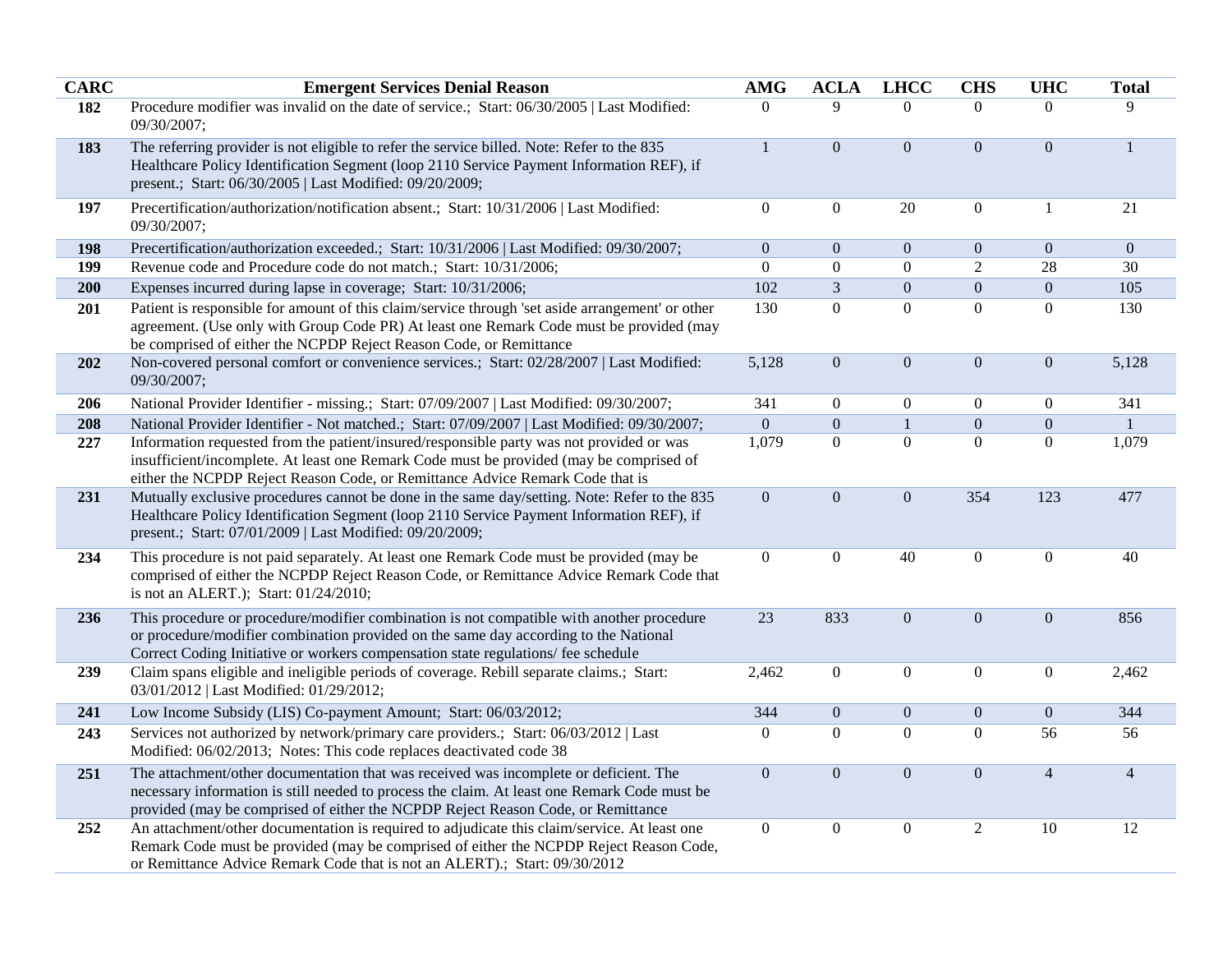| <b>CARC</b> | <b>Emergent Services Denial Reason</b>                                                                                                                                                                                                                               | <b>AMG</b>       | <b>ACLA</b>    | <b>LHCC</b>      | <b>CHS</b>       | <b>UHC</b>       | <b>Total</b> |
|-------------|----------------------------------------------------------------------------------------------------------------------------------------------------------------------------------------------------------------------------------------------------------------------|------------------|----------------|------------------|------------------|------------------|--------------|
| 264         | Adjustment for postage cost. Note: To be used for pharmaceuticals only.; Start: 11/01/2014;                                                                                                                                                                          | 41               | $\Omega$       | $\Omega$         | $\overline{0}$   | $\overline{0}$   | 41           |
| 269         | Anesthesia not covered for this service/procedure. Note: Refer to the 835 Healthcare Policy<br>Identification Segment (loop 2110 Service Payment Information REF), if present.; Start:<br>03/01/2015;                                                                | 27               | $\overline{0}$ | $\mathbf{0}$     | $\mathbf{0}$     | $\overline{0}$   | 27           |
| 270         | Claim received by the medical plan, but benefits not available under this plan. Submit these<br>services to the patient's dental plan for further consideration.; Start: 07/01/2015;                                                                                 | 1,145            | $\overline{0}$ | $\Omega$         | $\overline{0}$   | $\overline{0}$   | 1,145        |
| ${\bf A1}$  | Claim/Service denied. At least one Remark Code must be provided (may be comprised of<br>either the NCPDP Reject Reason Code, or Remittance Advice Remark Code that is not an<br>ALERT.); Start: 01/01/1995   Last Modified: 09/20/2009;                              | $\overline{0}$   | 36             | 3,889            | 478              | $\overline{0}$   | 4,403        |
| B7          | This provider was not certified/eligible to be paid for this procedure/service on this date of<br>service. Note: Refer to the 835 Healthcare Policy Identification Segment (loop 2110 Service<br>Payment Information REF), if present.; Start: 01/01/1995   Last Mod | $\overline{0}$   | $\theta$       | $\Omega$         | 276              | 374              | 650          |
| <b>B10</b>  | Allowed amount has been reduced because a component of the basic procedure/test was paid.<br>The beneficiary is not liable for more than the charge limit for the basic procedure/test.; Start:<br>01/01/1995;                                                       | $\overline{0}$   | 1,341          | $\boldsymbol{0}$ | $\boldsymbol{0}$ | $\boldsymbol{0}$ | 1,341        |
| <b>B13</b>  | Previously paid. Payment for this claim/service may have been provided in a previous<br>payment.; Start: 01/01/1995;                                                                                                                                                 | $\mathbf{0}$     | 53             | 34               | $\overline{0}$   | $\overline{0}$   | 87           |
| <b>B14</b>  | Only one visit or consultation per physician per day is covered.; Start: 01/01/1995   Last<br>Modified: 09/30/2007;                                                                                                                                                  |                  | $\overline{0}$ | $\overline{0}$   | $\mathbf{0}$     | $\mathbf{0}$     |              |
| <b>B20</b>  | Procedure/service was partially or fully furnished by another provider.; Start: 01/01/1995  <br>Last Modified: 09/30/2007;                                                                                                                                           | $\boldsymbol{0}$ | 23             | $\mathbf{0}$     | $\mathbf{0}$     | $\overline{0}$   | 23           |
|             | No CARC reported                                                                                                                                                                                                                                                     | 1,904            | $\overline{0}$ | $\mathbf{0}$     | $\overline{0}$   | $\overline{0}$   | 1,904        |
|             | <b>Health Plan Total</b>                                                                                                                                                                                                                                             | 23,797           | 25,520         | 17,084           | 41,624           | 60,129           | 168,154      |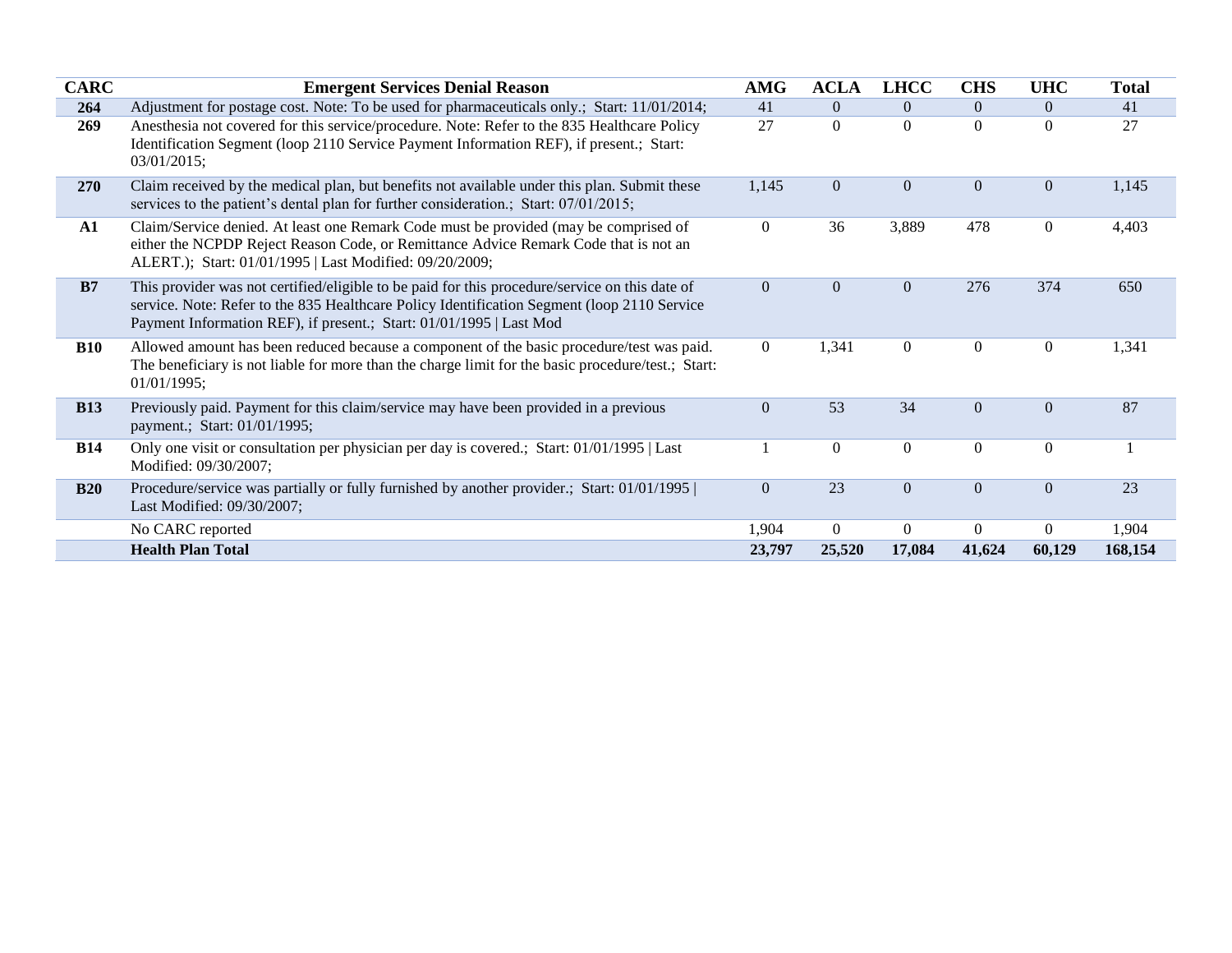## **CARC Non-Emergent Services Denial Reason AMG ACLA LHCC CHS UHC Total 4** The procedure code is inconsistent with the modifier used or a required modifier is missing. Note: Refer to the 835 Healthcare Policy Identification Segment (loop 2110 Service Payment Information REF), if present.; Start: 01/01/1995 7,376 192 11,039 16,406 21,213 56,226 **5** The procedure code/bill type is inconsistent with the place of service. Note: Refer to the 835 Healthcare Policy Identification Segment (loop 2110 Service Payment Information REF), if present.; Start: 01/01/1995 | Last Modified: 09/20/2009; 1,034 3,205 0 8,314 15,453 28,006 **6** The procedure/revenue code is inconsistent with the patient's age. Note: Refer to the 835 Healthcare Policy Identification Segment (loop 2110 Service Payment Information REF), if present.; Start: 01/01/1995 | Last Modified: 09/20/2009; 439 1,356 19,984 12,886 10,752 45,417 **7** The procedure/revenue code is inconsistent with the patient's gender. Note: Refer to the 835 Healthcare Policy Identification Segment (loop 2110 Service Payment Information REF), if present.; Start: 01/01/1995 | Last Modified: 09/20/2009; 52 278 487 93 244 1,154 **8** The procedure code is inconsistent with the provider type/specialty (taxonomy). Note: Refer to the 835 Healthcare Policy Identification Segment (loop 2110 Service Payment Information REF), if present.; Start: 01/01/1995 | Last Modified: 09/20/2009; 952 86,264 638 110,211 216,947 415,012 **9** The diagnosis is inconsistent with the patient's age. Note: Refer to the 835 Healthcare Policy Identification Segment (loop 2110 Service Payment Information REF), if present.; Start: 01/01/1995 | Last Modified: 09/20/2009; 4,550 14 7,119 7,045 8,638 27,366 **10** The diagnosis is inconsistent with the patient's gender. Note: Refer to the 835 Healthcare Policy Identification Segment (loop 2110 Service Payment Information REF), if present.; Start: 01/01/1995 | Last Modified: 09/20/2009; 847 0 810 1,363 845 3,865 **11** The diagnosis is inconsistent with the procedure. Note: Refer to the 835 Healthcare Policy Identification Segment (loop 2110 Service Payment Information REF), if present.; Start: 01/01/1995 | Last Modified: 09/20/2009; 2,747 0 26 168 7 2,948 **13** The date of death precedes the date of service.; Start: 01/01/1995; 0 0 0 9 16 25 **15** The authorization number is missing, invalid, or does not apply to the billed services or provider.; Start: 01/01/1995 | Last Modified: 09/30/2007; 8 20 112 228 2,786 3,154 **16** Claim/service lacks information or has submission/billing error(s) which is needed for adjudication. Do not use this code for claims attachment(s)/other documentation. At least one Remark Code must be provided (may be comprised of either the NCPDP Reject) 77,096 55,148 35,907 312,876 534,466 1,014,863 **18** Exact duplicate claim/service (Use only with Group Code OA except where state workers' compensation regulations requires CO); Start: 01/01/1995 | Last Modified: 06/02/2013; 107,026 125,320 148,257 400,507 40 781,150 **20** This injury/illness is covered by the liability carrier.; Start: 01/01/1995 | Last Modified: 09/30/2007; 0 7 0 0 0 7

## Denied Claims by CAR Code for Non-Emergency Services State Fiscal Year 2014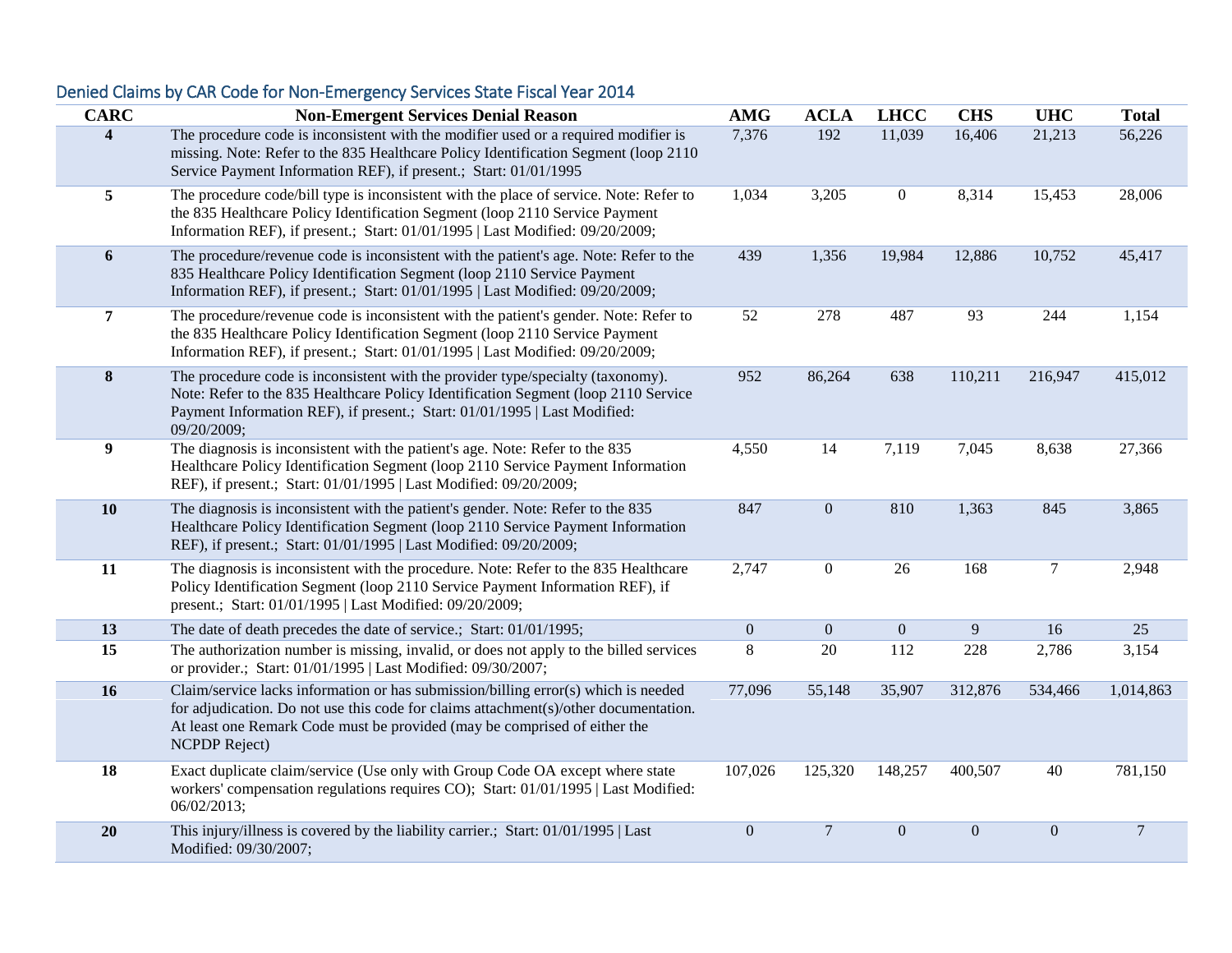| <b>CARC</b> | <b>Non-Emergent Services Denial Reason</b>                                                                                                                                                                                                                               | <b>AMG</b>       | <b>ACLA</b>      | <b>LHCC</b>    | <b>CHS</b>       | <b>UHC</b>     | <b>Total</b> |
|-------------|--------------------------------------------------------------------------------------------------------------------------------------------------------------------------------------------------------------------------------------------------------------------------|------------------|------------------|----------------|------------------|----------------|--------------|
| 22          | This care may be covered by another payer per coordination of benefits.; Start:<br>01/01/1995   Last Modified: 09/30/2007;                                                                                                                                               | $\overline{0}$   | 724              | 559            | 509              | 111,921        | 113,713      |
| 23          | The impact of prior payer(s) adjudication including payments and/or adjustments.<br>(Use only with Group Code OA); Start: 01/01/1995   Last Modified: 09/30/2012;                                                                                                        | 1,300            | 28,921           | 657            | 6,810            | $\mathbf{0}$   | 37,688       |
| 24          | Charges are covered under a capitation agreement/managed care plan.; Start:<br>01/01/1995   Last Modified: 09/30/2007;                                                                                                                                                   | $\boldsymbol{0}$ | 24               | 73             | 7,771            | 246,638        | 254,506      |
| 26          | Expenses incurred prior to coverage.; Start: 01/01/1995;                                                                                                                                                                                                                 | $\mathfrak{Z}$   | 14,743           | 705            | $\mathbf{0}$     | $\overline{0}$ | 14,863       |
| 27          | Expenses incurred after coverage terminated.; Start: 01/01/1995;                                                                                                                                                                                                         | $22\,$           | 73,342           | $\tau$         | 251              | 1,207          | 74,829       |
| 28          | Coverage not in effect at the time the service was provided.                                                                                                                                                                                                             | $\boldsymbol{0}$ | 84,899           | $\mathbf{0}$   | $\mathbf{0}$     | $\overline{0}$ | 84,899       |
| 29          | The time limit for filing has expired.; Start: 01/01/1995;                                                                                                                                                                                                               | 22,179           | 38,632           | 16,812         | 751              | 33,394         | 111,768      |
| 31          | Patient cannot be identified as our insured.; Start: 01/01/1995   Last Modified:<br>09/30/2007;                                                                                                                                                                          | $\mathbf{0}$     | 23               | 34             | 467              | 59             | 583          |
| 32          | Our records indicate that this dependent is not an eligible dependent as defined.;<br>Start: 01/01/1995;                                                                                                                                                                 | $\boldsymbol{0}$ | $\overline{2}$   | $\overline{0}$ | $\boldsymbol{0}$ | $\overline{0}$ | 2            |
| 34          | Insured has no coverage for newborns.; Start: 01/01/1995   Last Modified:<br>09/30/2007;                                                                                                                                                                                 | $\mathbf{0}$     | $\overline{0}$   | 16             | $\boldsymbol{0}$ | $\overline{0}$ | 16           |
| 35          | Lifetime benefit maximum has been reached.; Start: 01/01/1995   Last Modified:<br>10/31/2002;                                                                                                                                                                            | 1                | $\overline{0}$   | $\overline{0}$ | 181              | $\overline{4}$ | 186          |
| 38          | Now 242 and 243. Services not authorized / provided by network/primary care<br>providers before 6/2/2013                                                                                                                                                                 | $\boldsymbol{0}$ | $\boldsymbol{0}$ | $\overline{0}$ | 3,031            | $\mathbf{0}$   | 3,031        |
| 39          | Services denied at the time authorization/pre-certification was requested.; Start:<br>01/01/1995;                                                                                                                                                                        | 462              | 369              | $\mathbf{1}$   | $\boldsymbol{0}$ | $\mathbf{0}$   | 832          |
| 42          | Charges exceed our fee schedule or maximum allowable amount. (Use CARC 45)                                                                                                                                                                                               | $\mathbf{0}$     | 4,158            | $\overline{0}$ | $\boldsymbol{0}$ | $\mathbf{0}$   | 4,158        |
| 45          | Charge exceeds fee schedule/maximum allowable or contracted/legislated fee<br>arrangement. (Use only with Group Codes PR or CO depending upon liability) This<br>change effective 11/1/2015: Charge exceeds fee schedule/maximum allowable or<br>contracted/legislated   | 30,202           | 146,022          | 8,219          | 14,105           | $\overline{0}$ | 198,548      |
| 49          | This is a non-covered service because it is a routine/preventive exam or a<br>diagnostic/screening procedure done in conjunction with a routine/preventive exam.<br>Note: Refer to the 835 Healthcare Policy Identification Segment (loop 2110 Service<br>Payment Inform | $\mathbf{0}$     | $\overline{0}$   | 2,908          | $\mathbf{0}$     | $\overline{0}$ | 2,908        |
| 50          | These are non-covered services because this is not deemed a 'medical necessity' by<br>the payer. Note: Refer to the 835 Healthcare Policy Identification Segment (loop<br>2110 Service Payment Information REF), if present.; Start: 01/01/1995                          | 79               | 285              | 43             | 387              | 171            | 965          |
| 52          | The referring/prescribing/rendering provider is not eligible to<br>refer/prescribe/order/perform the service billed.                                                                                                                                                     | $\boldsymbol{0}$ | 92               | $\mathbf{0}$   | $\boldsymbol{0}$ | $\mathbf{0}$   | 92           |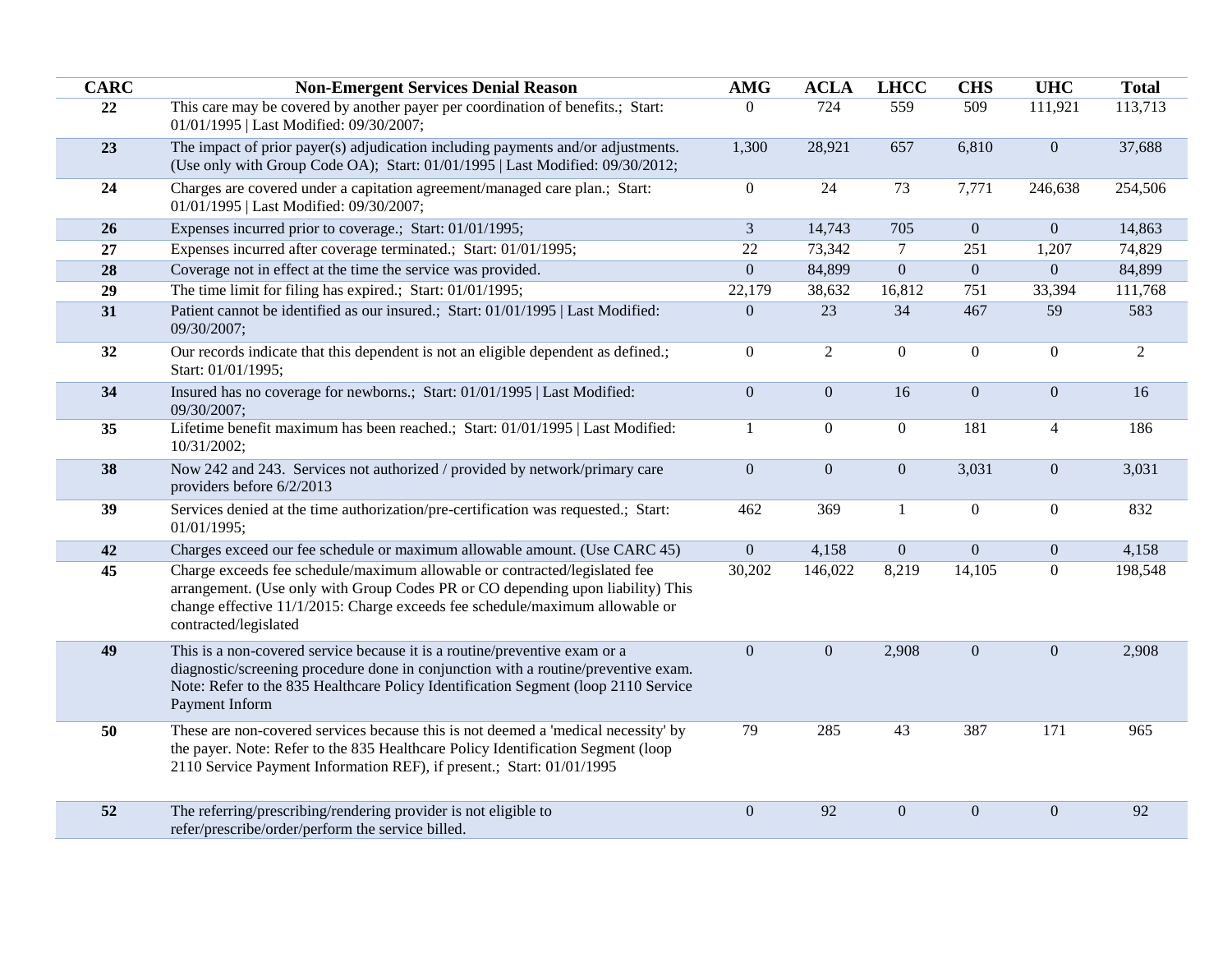| <b>CARC</b> | <b>Non-Emergent Services Denial Reason</b>                                                                                                                                                                                                                                | <b>AMG</b>       | <b>ACLA</b>      | <b>LHCC</b>      | <b>CHS</b>       | <b>UHC</b>       | <b>Total</b> |
|-------------|---------------------------------------------------------------------------------------------------------------------------------------------------------------------------------------------------------------------------------------------------------------------------|------------------|------------------|------------------|------------------|------------------|--------------|
| 54          | Multiple physicians/assistants are not covered in this case. Note: Refer to the 835<br>Healthcare Policy Identification Segment (loop 2110 Service Payment Information<br>REF), if present.; Start: 01/01/1995   Last Modified: 09/20/2009;                               | 180              | 84               | $\overline{0}$   | $\overline{2}$   |                  | 267          |
| 55          | Procedure/treatment is deemed experimental/investigational by the payer. Note:<br>Refer to the 835 Healthcare Policy Identification Segment (loop 2110 Service<br>Payment Information REF), if present. This change effective 9/1/2015                                    | 849              | $\boldsymbol{0}$ | $\mathbf{0}$     | 25               | 33               | 907          |
| 58          | Treatment was deemed by the payer to have been rendered in an inappropriate or<br>invalid place of service. Note: Refer to the 835 Healthcare Policy Identification<br>Segment (loop 2110 Service Payment Information REF), if present.; Start:<br>01/01/1995             | $\boldsymbol{0}$ | $\boldsymbol{0}$ | $\boldsymbol{0}$ | 8                | $\mathbf{0}$     | $\,8\,$      |
| 59          | Processed based on multiple or concurrent procedure rules. (For example multiple<br>surgery or diagnostic imaging, concurrent anesthesia.) Note: Refer to the 835<br>Healthcare Policy Identification Segment (loop 2110 Service Payment Information<br>REF), if present  | 152              | 1,827            | $\mathbf{0}$     | 224,055          | 45,453           | 271,487      |
| 60          | Charges for outpatient services are not covered when performed within a period of<br>time prior to or after inpatient services.; Start: 01/01/1995   Last Modified:<br>06/01/2008;                                                                                        | $\boldsymbol{0}$ | 77               | $\overline{0}$   | 99               | 33               | 209          |
| 78          | Non-Covered days/Room charge adjustment.; Start: 01/01/1995;                                                                                                                                                                                                              | $\mathbf{0}$     | $\mathbf{0}$     | $\overline{0}$   | 27               | $\overline{0}$   | 27           |
| 94          | Processed in Excess of charges.; Start: 01/01/1995;                                                                                                                                                                                                                       | $\overline{0}$   | 19               | $\boldsymbol{0}$ | $\overline{2}$   | $\overline{0}$   | 21           |
| 95          | Plan procedures not followed.; Start: 01/01/1995   Last Modified: 09/30/2007;                                                                                                                                                                                             | $\boldsymbol{0}$ | 163              | $\boldsymbol{0}$ | $\boldsymbol{0}$ | $\overline{0}$   | 163          |
| 96          | Non-covered charge(s). At least one Remark Code must be provided (may be<br>comprised of either the NCPDP Reject Reason Code, or Remittance Advice Remark<br>Code that is not an ALERT.) Note: Refer to the 835 Healthcare Policy Identification<br>Segment (loop 2110 S) | 4,025            | 60,833           | 66,830           | 62,771           | 306,442          | 500,901      |
| 97          | The benefit for this service is included in the payment/allowance for another<br>service/procedure that has already been adjudicated. Note: Refer to the 835<br>Healthcare Policy Identification Segment (loop 2110 Service Payment Information<br>REF), if present.      | 21,477           | 34,135           | 71               | 251,191          | 8,792            | 315,666      |
| 107         | The related or qualifying claim/service was not identified on this claim. Note: Refer<br>to the 835 Healthcare Policy Identification Segment (loop 2110 Service Payment<br>Information REF), if present.; Start: 01/01/1995   Last Modified: 09/20/2009;                  | $\overline{0}$   | $\boldsymbol{0}$ | $\overline{0}$   | 33,376           | 970              | 34,346       |
| 109         | Claim/service not covered by this payer/contractor. You must send the claim/service<br>to the correct payer/contractor.; Start: 01/01/1995   Last Modified: 01/29/2012;                                                                                                   | 4,271            | 408              | 14,263           | 10,694           | $\overline{0}$   | 29,636       |
| 112         | Service not furnished directly to the patient and/or not documented.; Start:<br>01/01/1995   Last Modified: 09/30/2007;                                                                                                                                                   | $\boldsymbol{0}$ | 2,966            | $\boldsymbol{0}$ | $\boldsymbol{0}$ | $\boldsymbol{0}$ | 2,966        |
| 119         | Benefit maximum for this time period or occurrence has been reached.; Start:<br>01/01/1995   Last Modified: 02/29/2004;                                                                                                                                                   | 10,068           | 697              | 29,079           | 14,270           | 205,725          | 259,839      |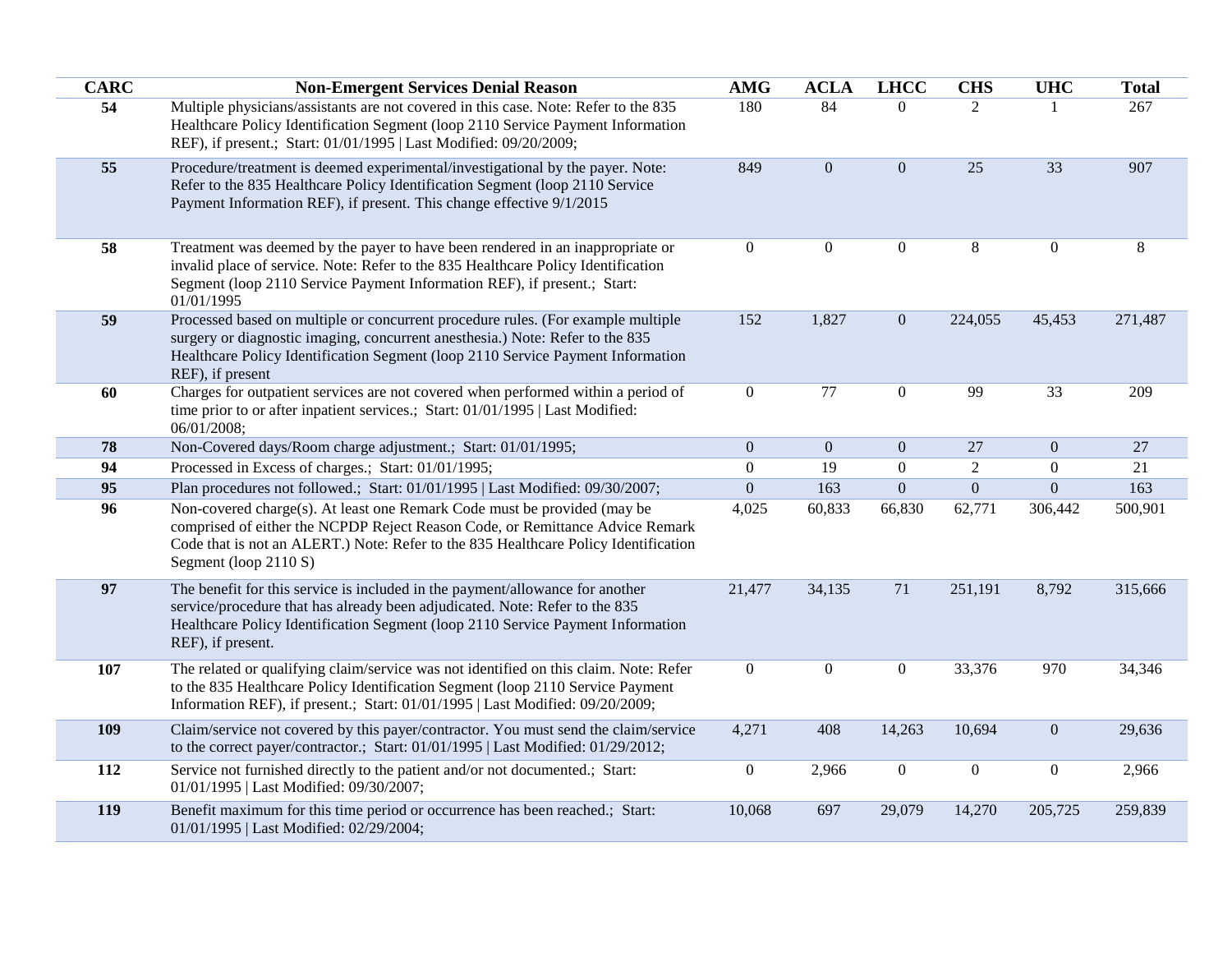| <b>CARC</b> | <b>Non-Emergent Services Denial Reason</b>                                                                                                                                                                                                                              | <b>AMG</b>     | <b>ACLA</b>      | <b>LHCC</b>    | <b>CHS</b>       | <b>UHC</b>     | <b>Total</b> |
|-------------|-------------------------------------------------------------------------------------------------------------------------------------------------------------------------------------------------------------------------------------------------------------------------|----------------|------------------|----------------|------------------|----------------|--------------|
| 125         | Submission/billing error(s). At least one Remark Code must be provided (may be                                                                                                                                                                                          | $\overline{0}$ | 90,665           | $\overline{0}$ | 5,844            | $\overline{0}$ | 96,509       |
|             | comprised of either the NCPDP Reject Reason Code, or Remittance Advice Remark<br>Code that is not an ALERT.)                                                                                                                                                            |                |                  |                |                  |                |              |
| 128         | Newborn's services are covered in the mother's Allowance.; Start: 02/28/1997;                                                                                                                                                                                           | 3,230          | 2,874            | $\overline{0}$ | $\boldsymbol{0}$ | 255            | 6,359        |
| 129         | Prior processing information appears incorrect. At least one Remark Code must be<br>provided (may be comprised of either the NCPDP Reject Reason Code, or<br>Remittance Advice Remark Code that is not an ALERT.); Start: 02/28/1997   Last<br>Modified: 01/30/2011;    | $\overline{0}$ | 1,291            | $\overline{0}$ | $\mathbf{0}$     | $\overline{0}$ | 1,291        |
| 131         | Claim specific negotiated discount.; Start: 02/28/1997;                                                                                                                                                                                                                 | $\overline{0}$ | 9,575            | $\overline{0}$ | $\mathbf{0}$     | $\overline{0}$ | 9,575        |
| 133         | The disposition of this service line is pending further review. (Use only with Group<br>Code OA). Note: Use of this code requires a reversal and correction when the service<br>line is finalized (use only in Loop 2110 CAS segment of the 835 or Loop 2430)           | $\mathbf{0}$   | 3                | $\overline{0}$ | 415              | 90,127         | 90,545       |
| 140         | Patient/Insured health identification number and name do not match.; Start:<br>06/30/1999;                                                                                                                                                                              | $\overline{0}$ | $\mathbf{0}$     | $\overline{0}$ | 21,593           | 100            | 21,693       |
| 146         | Diagnosis was invalid for the date(s) of service reported.; Start: 06/30/2002   Last<br>Modified: 09/30/2007;                                                                                                                                                           | $\overline{0}$ | 2,260            | 599            | $\boldsymbol{0}$ | $\overline{0}$ | 2,859        |
| 148         | Information from another provider was not provided or was insufficient/incomplete.<br>At least one Remark Code must be provided (may be comprised of either the<br>NCPDP Reject Reason Code, or Remittance Advice Remark Code that is not an<br>ALERT.); Start: 06/30/2 | $\overline{0}$ | 3,920            | $\overline{0}$ | 38               | $\overline{0}$ | 3,958        |
| 150         | Payer deems the information submitted does not support this level of service.; Start:<br>10/31/2002   Last Modified: 09/30/2007;                                                                                                                                        | 84             | $\boldsymbol{0}$ | 32,728         | $\mathbf{1}$     | $\overline{0}$ | 32,813       |
| 151         | Payment adjusted because the payer deems the information submitted does not<br>support this many/frequency of services.; Start: 10/31/2002   Last Modified:<br>01/27/2008;                                                                                              | $\mathbf{1}$   | 346              | $\mathbf{0}$   | 40               | $\overline{0}$ | 387          |
| 153         | Payer deems the information submitted does not support this dosage.; Start:<br>10/31/2002   Last Modified: 09/30/2007;                                                                                                                                                  | $\overline{0}$ | 34,546           | $\overline{0}$ | $\boldsymbol{0}$ | $\overline{0}$ | 34,546       |
| 154         | Payer deems the information submitted does not support this day's supply.; Start:<br>10/31/2002   Last Modified: 09/30/2007;                                                                                                                                            | $\overline{0}$ | 14,173           | $\overline{0}$ | $\boldsymbol{0}$ | $\overline{0}$ | 14,173       |
| 166         | These services were submitted after this payers responsibility for processing claims<br>under this plan ended.; Start: 02/28/2005;                                                                                                                                      | $\mathbf{0}$   | $\overline{0}$   | $\overline{0}$ | 102              | 343            | 445          |
| 167         | This (these) diagnosis(es) is (are) not covered. Note: Refer to the 835 Healthcare<br>Policy Identification Segment (loop 2110 Service Payment Information REF), if<br>present.; Start: 06/30/2005   Last Modified: 09/20/2009;                                         | $\overline{0}$ | 711              | $\overline{0}$ | 4,442            | $\overline{0}$ | 5,153        |
| 169         | Alternate benefit has been provided.; Start: 06/30/2005   Last Modified: 09/30/2007;                                                                                                                                                                                    | $\overline{0}$ | 48               | $\overline{0}$ | $\boldsymbol{0}$ | $\overline{0}$ | 48           |
| 170         | Payment is denied when performed/billed by this type of provider. Note: Refer to the<br>835 Healthcare Policy Identification Segment (loop 2110 Service Payment<br>Information REF), if present.; Start: 06/30/2005   Last Modified: 09/20/2009;                        | 1,307          | $\mathbf{0}$     | $\overline{0}$ | 12,970           | 11,192         | 25,469       |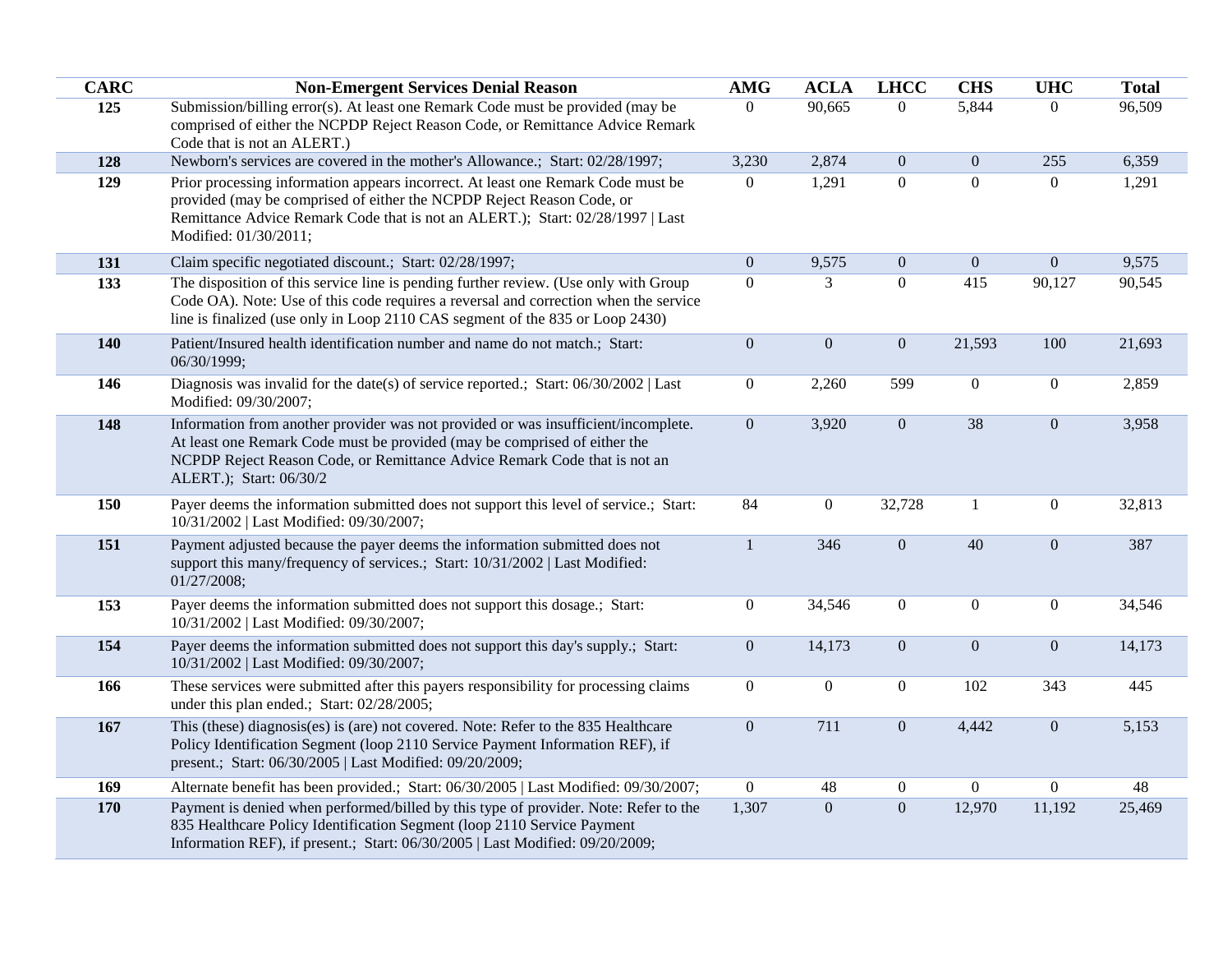| <b>CARC</b> | <b>Non-Emergent Services Denial Reason</b>                                                                                                                                                                                                                           | <b>AMG</b>       | <b>ACLA</b>    | <b>LHCC</b>      | <b>CHS</b>       | <b>UHC</b>       | <b>Total</b>     |
|-------------|----------------------------------------------------------------------------------------------------------------------------------------------------------------------------------------------------------------------------------------------------------------------|------------------|----------------|------------------|------------------|------------------|------------------|
| 173         | Service/equipment was not prescribed by a physician.; Start: 06/30/2005   Last<br>Modified: 07/01/2013;                                                                                                                                                              |                  | $\Omega$       | $\Omega$         | $\theta$         | $\Omega$         |                  |
| 177         | Patient has not met the required eligibility requirements.; Start: 06/30/2005   Last<br>Modified: 09/30/2007;                                                                                                                                                        | 71               | $\overline{0}$ | $\boldsymbol{0}$ | $\boldsymbol{0}$ | $\boldsymbol{0}$ | 71               |
| 179         | Patient has not met the required waiting requirements. Note: Refer to the 835<br>Healthcare Policy Identification Segment (loop 2110 Service Payment Information<br>REF), if present.; Start: 06/30/2005   Last Modified: 09/20/2009;                                | $\overline{0}$   | 111,876        | $\boldsymbol{0}$ | $\boldsymbol{0}$ | $\boldsymbol{0}$ | 111,876          |
| 180         | Patient has not met the required residency requirements.; Start: 06/30/2005   Last<br>Modified: 09/30/2007;                                                                                                                                                          | $\boldsymbol{0}$ | $\overline{0}$ | $\boldsymbol{0}$ | $\mathbf{0}$     | $\boldsymbol{0}$ | $\boldsymbol{0}$ |
| <b>181</b>  | Procedure code was invalid on the date of service.; Start: 06/30/2005   Last<br>Modified: 09/30/2007;                                                                                                                                                                | $\boldsymbol{0}$ | 6,278          | $\boldsymbol{0}$ | $\boldsymbol{0}$ | $\boldsymbol{0}$ | 6,278            |
| 182         | Procedure modifier was invalid on the date of service.; Start: 06/30/2005   Last<br>Modified: 09/30/2007;                                                                                                                                                            | $\boldsymbol{0}$ | 5,651          | 32               | $\boldsymbol{0}$ | $\boldsymbol{0}$ | 5,683            |
| 184         | The prescribing/ordering provider is not eligible to prescribe/order the service billed.<br>Note: Refer to the 835 Healthcare Policy Identification Segment (loop 2110 Service<br>Payment Information REF), if present.; Start: 06/30/2005   Last Modified: 09/20/20 | $\overline{0}$   | $\overline{0}$ | $\boldsymbol{0}$ | $\boldsymbol{0}$ | $\overline{21}$  | $\overline{21}$  |
| 185         | The rendering provider is not eligible to perform the service billed. Note: Refer to<br>the 835 Healthcare Policy Identification Segment (loop 2110 Service Payment<br>Information REF), if present.; Start: 06/30/2005   Last Modified: 09/20/2009;                 | $\overline{0}$   | $\overline{2}$ | $\overline{0}$   | $\mathbf{0}$     | $\overline{0}$   | $\overline{2}$   |
| 188         | This product/procedure is only covered when used according to FDA<br>recommendations.; Start: 06/30/2005;                                                                                                                                                            | $\boldsymbol{0}$ | 6              | $\boldsymbol{0}$ | $\mathbf{0}$     | $\boldsymbol{0}$ | 6                |
| 189         | 'Not otherwise classified' or 'unlisted' procedure code (CPT/HCPCS) was billed<br>when there is a specific procedure code for this procedure/service; Start:<br>06/30/2005;                                                                                          | $\overline{0}$   | $\overline{0}$ | $\overline{7}$   | $\mathbf{0}$     | $\overline{0}$   | $\overline{7}$   |
| 193         | Original payment decision is being maintained. Upon review, it was determined that<br>this claim was processed properly.; Start: 02/28/2006   Last Modified: 01/27/2008;                                                                                             | $\overline{0}$   | $\overline{0}$ | 177              | $\boldsymbol{0}$ | $\boldsymbol{0}$ | 177              |
| 197         | Precertification/authorization/notification absent.; Start: 10/31/2006   Last Modified:<br>09/30/2007;                                                                                                                                                               | 92,136           | 11,115         | 104,106          | 1,480            | 2,673            | 211,510          |
| 198         | Precertification/authorization exceeded.; Start: 10/31/2006   Last Modified:<br>09/30/2007;                                                                                                                                                                          | 820              | 524            | 819              | $\boldsymbol{0}$ | $\mathbf{0}$     | 2,163            |
| 199         | Revenue code and Procedure code do not match.; Start: 10/31/2006;                                                                                                                                                                                                    | $\mathfrak{Z}$   | $\mathbf{0}$   | $\boldsymbol{0}$ | 159              | 680              | 842              |
| 200         | Expenses incurred during lapse in coverage; Start: 10/31/2006;                                                                                                                                                                                                       | $\overline{0}$   | 135            | $\boldsymbol{0}$ | $\boldsymbol{0}$ | $\mathbf{0}$     | 135              |
| 203         | Discontinued or reduced service.; Start: 02/28/2007   Last Modified: 09/30/2007;                                                                                                                                                                                     | $\mathbf{0}$     | 1,059          | $\boldsymbol{0}$ | $\mathbf{0}$     | $\mathbf{0}$     | 1,059            |
| 204         | This service/equipment/drug is not covered under the patient's current benefit plan;<br>Start: 02/28/2007;                                                                                                                                                           | 474              | 133,871        | $\overline{0}$   | $\boldsymbol{0}$ | $\mathbf{0}$     | 134,345          |
| 206         | National Provider Identifier - missing.; Start: 07/09/2007   Last Modified:<br>09/30/2007;                                                                                                                                                                           | 553              | $\overline{0}$ | 3,948            | $\mathbf{0}$     | $\boldsymbol{0}$ | 4,501            |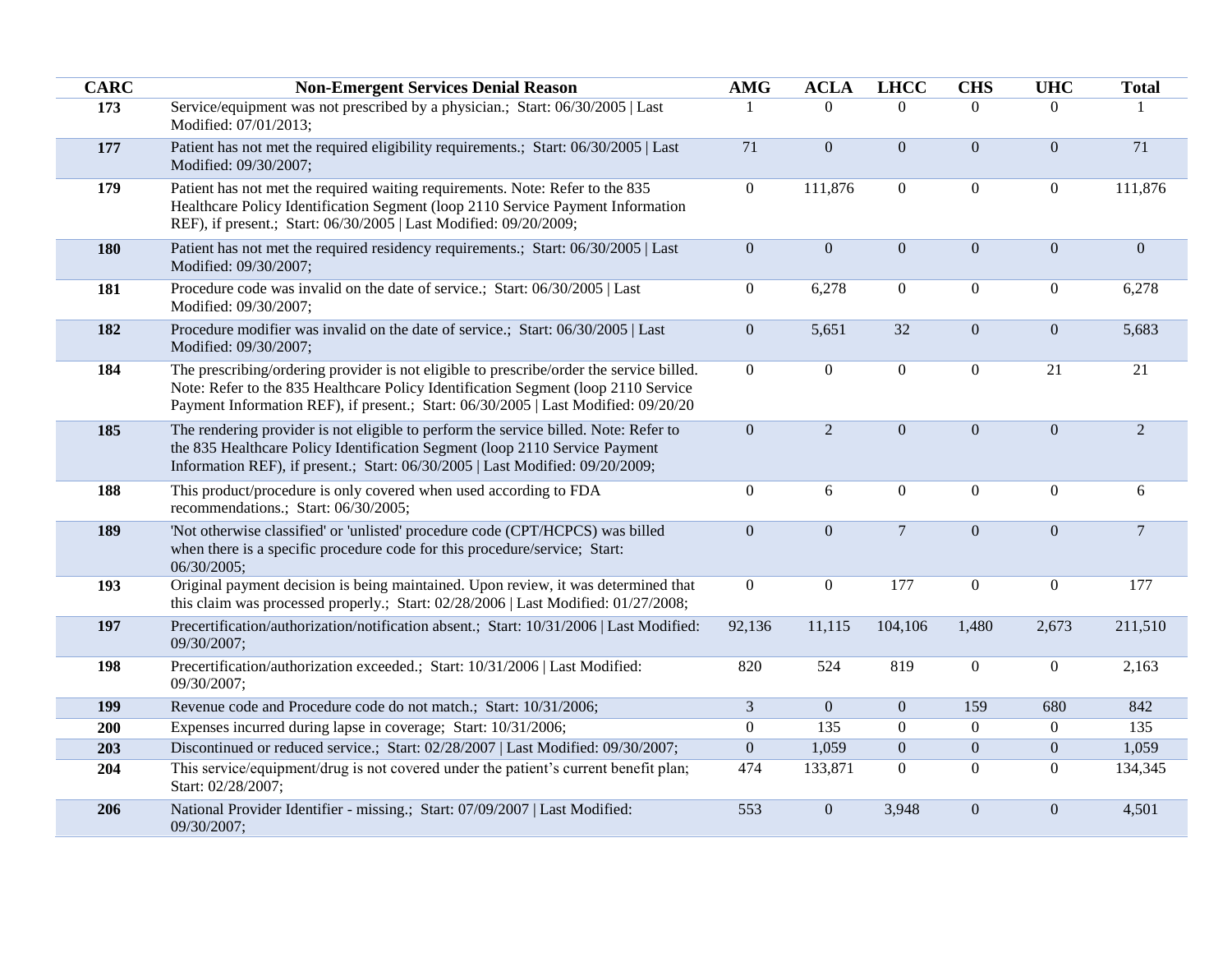| <b>CARC</b> | <b>Non-Emergent Services Denial Reason</b>                                                                                                                                                                                                                                   | <b>AMG</b>       | <b>ACLA</b>      | <b>LHCC</b>      | <b>CHS</b>       | <b>UHC</b>      | <b>Total</b> |
|-------------|------------------------------------------------------------------------------------------------------------------------------------------------------------------------------------------------------------------------------------------------------------------------------|------------------|------------------|------------------|------------------|-----------------|--------------|
| 207         | National Provider identifier - Invalid format; Start: 07/09/2007   Last Modified:<br>06/01/2008;                                                                                                                                                                             | $\theta$         | 678              | $\Omega$         | $\Omega$         | $\Omega$        | 678          |
| 208         | National Provider Identifier - Not matched.; Start: 07/09/2007   Last Modified:<br>09/30/2007;                                                                                                                                                                               | $\mathbf{0}$     | $\boldsymbol{0}$ | 6                | $\boldsymbol{0}$ | $\overline{0}$  | $6\,$        |
| 216         | Based on the findings of a review organization; Start: 01/27/2008;                                                                                                                                                                                                           | 5                | -1               | $\Omega$         | $\mathbf{0}$     | $\overline{0}$  | $6\,$        |
| 222         | Exceeds the contracted maximum number of hours/days/units by this provider for<br>this period. This is not patient specific. Note: Refer to the 835 Healthcare Policy<br>Identification Segment (loop 2110 Service Payment Information REF), if present.                     | 3,588            | 845              | 11,135           | $\mathbf{0}$     | $\overline{0}$  | 15,568       |
| 227         | Information requested from the patient/insured/responsible party was not provided or<br>was insufficient/incomplete. At least one Remark Code must be provided (may be<br>comprised of either the NCPDP Reject Reason Code, or Remittance Advice Remark<br>Code              | $\mathbf{0}$     | $\mathbf{1}$     | $\mathbf{0}$     | $\boldsymbol{0}$ | $\overline{0}$  | 1            |
| 231         | Mutually exclusive procedures cannot be done in the same day/setting. Note: Refer<br>to the 835 Healthcare Policy Identification Segment (loop 2110 Service Payment<br>Information REF), if present.; Start: 07/01/2009   Last Modified: 09/20/2009;                         | $\mathbf{0}$     | $\mathbf{0}$     | $\overline{0}$   | 7,739            | 2,398           | 10,137       |
| 233         | Services/charges related to the treatment of a hospital-acquired condition or<br>preventable medical error.; Start: 01/24/2010;                                                                                                                                              | $\overline{7}$   | $\boldsymbol{0}$ | $\overline{0}$   | 37               | $5\overline{)}$ | 49           |
| 234         | This procedure is not paid separately. At least one Remark Code must be provided<br>(may be comprised of either the NCPDP Reject Reason Code, or Remittance Advice<br>Remark Code that is not an ALERT.); Start: 01/24/2010;                                                 | 784              | $\mathbf{0}$     | 50,031           | $\boldsymbol{0}$ | $\mathbf{0}$    | 50,815       |
| 236         | This procedure or procedure/modifier combination is not compatible with another<br>procedure or procedure/modifier combination provided on the same day according to<br>the National Correct Coding Initiative or workers compensation state regulations/ fee<br>schedule    | 96               | 25,521           | $\overline{0}$   | $\boldsymbol{0}$ | $\mathbf{0}$    | 25,617       |
| 243         | Services not authorized by network/primary care providers.; Start: 06/03/2012   Last<br>Modified: 06/02/2013; Notes: This code replaces deactivated code 38                                                                                                                  | $\mathbf{0}$     | $\boldsymbol{0}$ | $\mathbf{0}$     | 328              | 2,750           | 3,078        |
| 250         | The attachment/other documentation that was received was the incorrect<br>attachment/document. The expected attachment/document is still missing. At least<br>one Remark Code must be provided (may be comprised of either the NCPDP Reject<br>Reason Code, or Remittance    | 1,390            | $\boldsymbol{0}$ | $\boldsymbol{0}$ | $\boldsymbol{0}$ | $\overline{0}$  | 1,390        |
| 251         | The attachment/other documentation that was received was incomplete or deficient.<br>The necessary information is still needed to process the claim. At least one Remark<br>Code must be provided (may be comprised of either the NCPDP Reject Reason<br>Code, or Remittance | 1,608            | $\overline{0}$   | $\mathbf{0}$     | 16               | 84              | 1,708        |
| 252         | An attachment/other documentation is required to adjudicate this claim/service. At<br>least one Remark Code must be provided (may be comprised of either the NCPDP<br>Reject Reason Code, or Remittance Advice Remark Code that is not an ALERT).;<br>Start: 09/30/2012      | 51,577           | 673              | $\overline{0}$   | 249              | 1,311           | 53,810       |
| 256         | Service not payable per managed care contract.; Start: 06/02/2013;                                                                                                                                                                                                           | 19,558           | $\boldsymbol{0}$ | $\boldsymbol{0}$ | $\mathbf{0}$     | $\mathbf{0}$    | 19,558       |
| 273         | Coverage/program guidelines were exceeded.                                                                                                                                                                                                                                   | $\boldsymbol{0}$ | 23,410           | $\boldsymbol{0}$ | $\boldsymbol{0}$ | $\overline{0}$  | 23,410       |